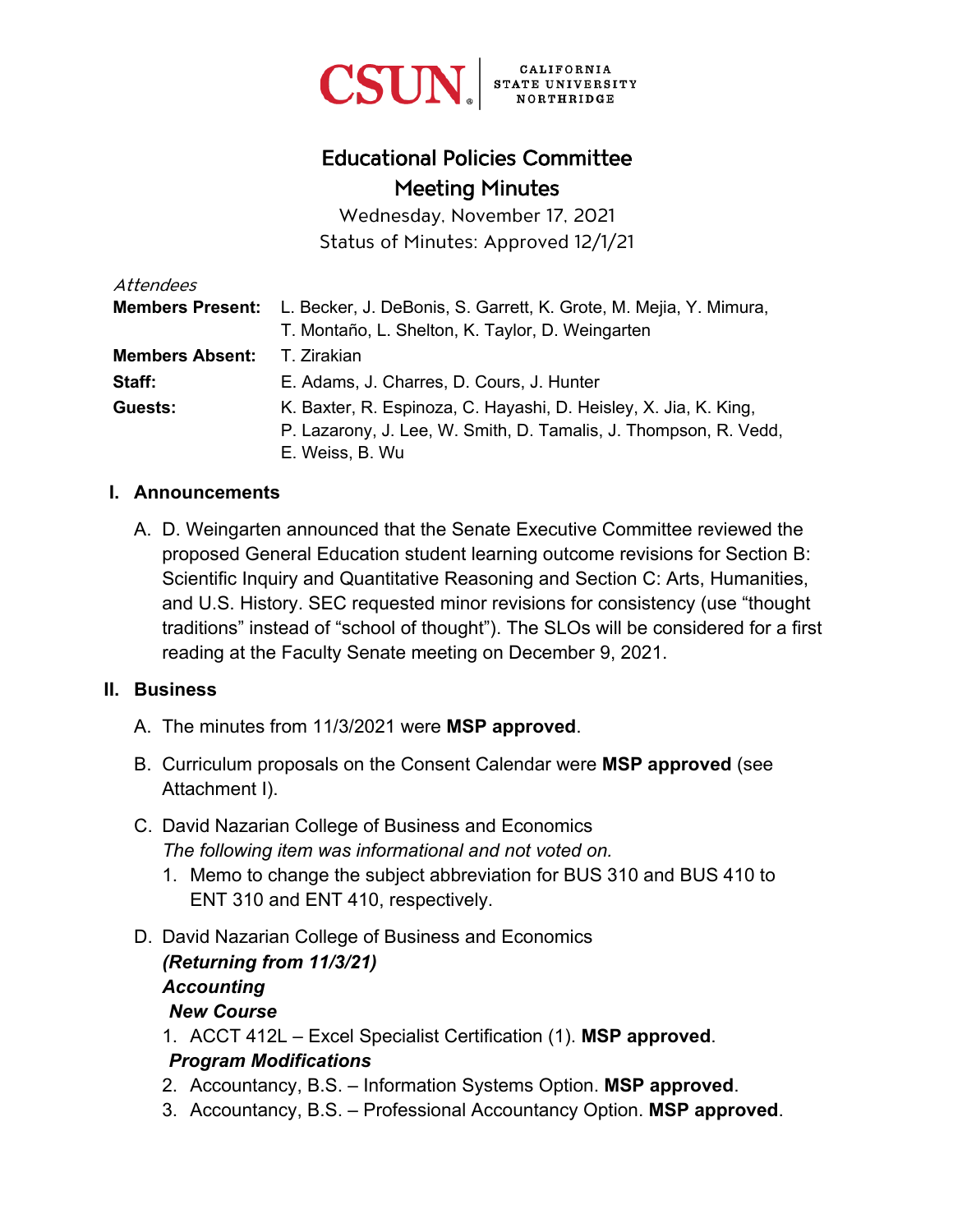# *Marketing*

# *Course Modifications*

- 4. MKT 498A Field Assignments and Reports-Marketing (1). **MSP approved**.
- 5. MKT 498B Field Assignments and Reports-Marketing (2). **MSP approved**. *Program Modification*
- 6. Business Administration, B.S. Marketing Option. **MSP approved**.
- E. S. Garrett updated the committee that the grading basis was inconsistent across the CHEM 101/D/L, CHEM 102/D/L, and CHEM 333/D/L proposals approved on 10/6/21. All of the courses were updated in SOLAR with the grading basis Credit/No Credit or Letter Grade.
- F. The following Chemistry and Biochemistry program modifications and related program memos to reflect course number/unit value change for CHEM 101/D/L, CHEM 102/D/L and CHEM 333/D/L were **MSP approved**.
	- 1. Biochemistry, B.S.
	- 2. Biology, B.A.
	- 3. Biology, B.S.
	- 4. Chemistry, B.A.
	- 5. Chemistry, B.S.
	- 6. Civil Engineering, B.S.
	- 7. Computer Engineering, B.S.
	- 8. Computer Information Technology, B.S.
	- 9. Computer Science, B.S.
	- 10. Electrical Engineering, B.S.
	- 11. Environmental and Occupational Health, B.S.
	- 12. Environmental Science, B.A.
	- 13. Geology, B.S.
	- 14. Kinesiology, B.S. Exercise Science Option
	- 15. Manufacturing Systems Engineering, B.S.
	- 16. Mechanical Engineering, B.S.
	- 17. Physics, B.A.
	- 18. Physics, B.S.
- G. College of Health and Human Development

### *Family and Consumer Sciences New Course*

1. FCS 415 – Pre-Thesis Interior Design Seminar (3). **Tabled** for correct version of the syllabus.

# *Program Modification*

2. Family and Consumer Sciences, B.S. – Interior Design Option. **Tabled**, related to FCS 415.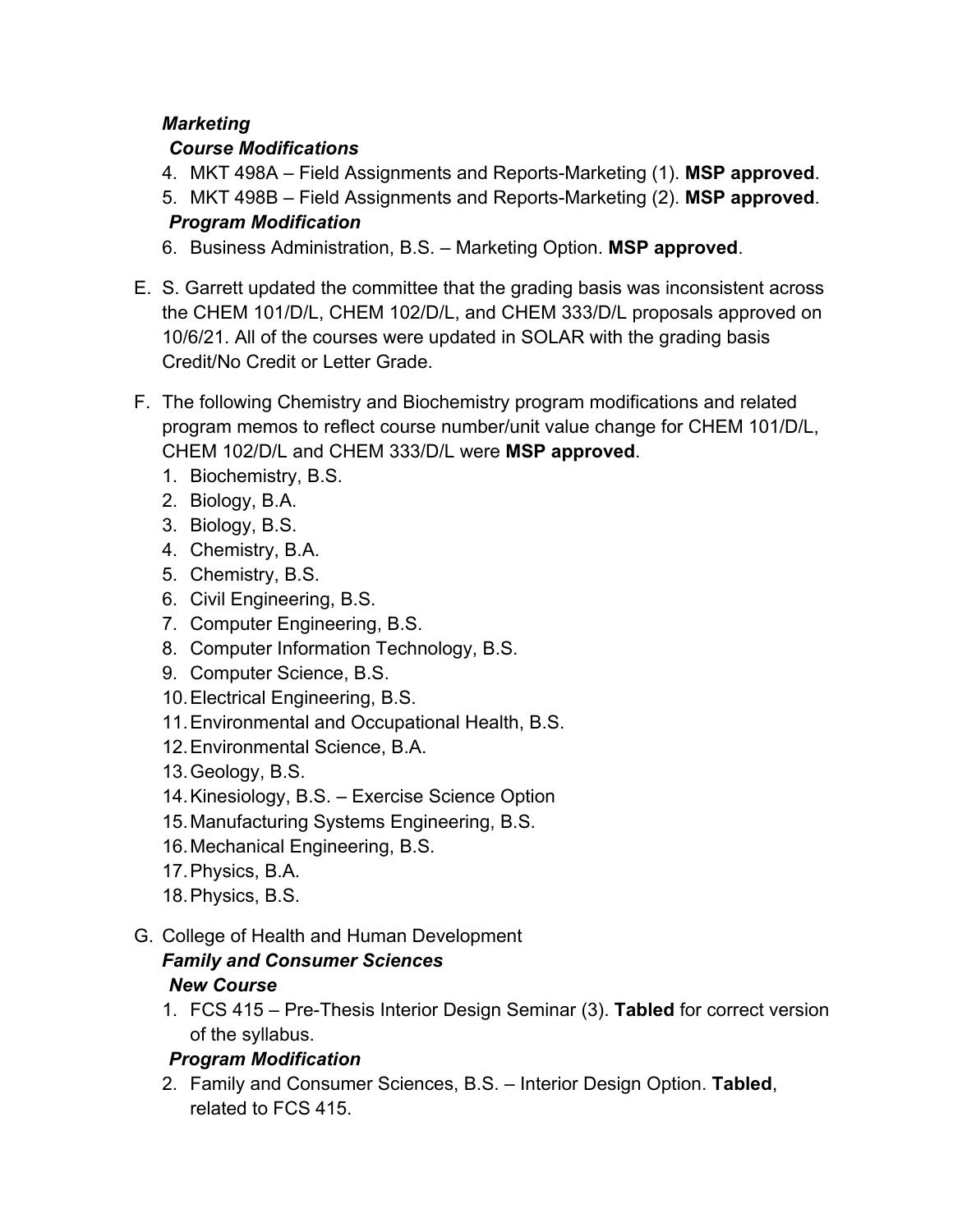## *Nursing*

## *Course Modifications*

- 3. NURS 320L Intermediate Medical Surgical Nursing Laboratory (3). **Tabled** for correction to contact hours.
- 4. NURS 422L Advanced Medical-Surgical Nursing Clinical Laboratory (4). **Tabled** for correction to contact hours.
- H. College of Humanities

*The following item was informational and not voted on.*

- 1. Memo to remove a recommended requirement from the Central American Studies Minor.
- I. College of Humanities

#### *Jewish Studies Program Modification*

- 1. Modern Jewish Studies, B.A. **MSP approved.**
- J. E. Adams said the statewide GWAR committee completed its work last week. The Chancellor's Office will draft the response and proposed curriculum changes, if any. The committee was split on whether to keep the systemwide writing requirement. E. Adams said that if the GWAR is revoked, EPC will need to decide whether to keep it as a campus requirement and determine how students would satisfy the requirement outside of the Upper Division Writing Proficiency Exam and Upper Division GE. E. Adams will update EPC once the Chancellor's Office issues a decision.
- K. D. Weingarten asked the committee to start discussing General Education recertification. E. Adams shared that recertification is not required by the system, but was the method the campus previously used to ensure courses in GE met the SLOs. The system requires that GE be evaluated and assessed as a package and has program review as a whole. (See CSU General Education Breadth Requirements Article 6.5. General Education Review and Assessment.) In the past, CSUN used recertification to evaluate and assess courses in GE. However, the committee can decide to evaluate GE differently and it does not need to be in the form of recertification on a course-by-course basis. Some members asked for clarification on the process. There was support of the idea for an assessmentbased approach instead of course-level recertification. E. Adams suggested reaching out to the Office of Assessment and Program Review as the next step. D. Weingarten asked that the process be considerate of the time of faculty and of the committee.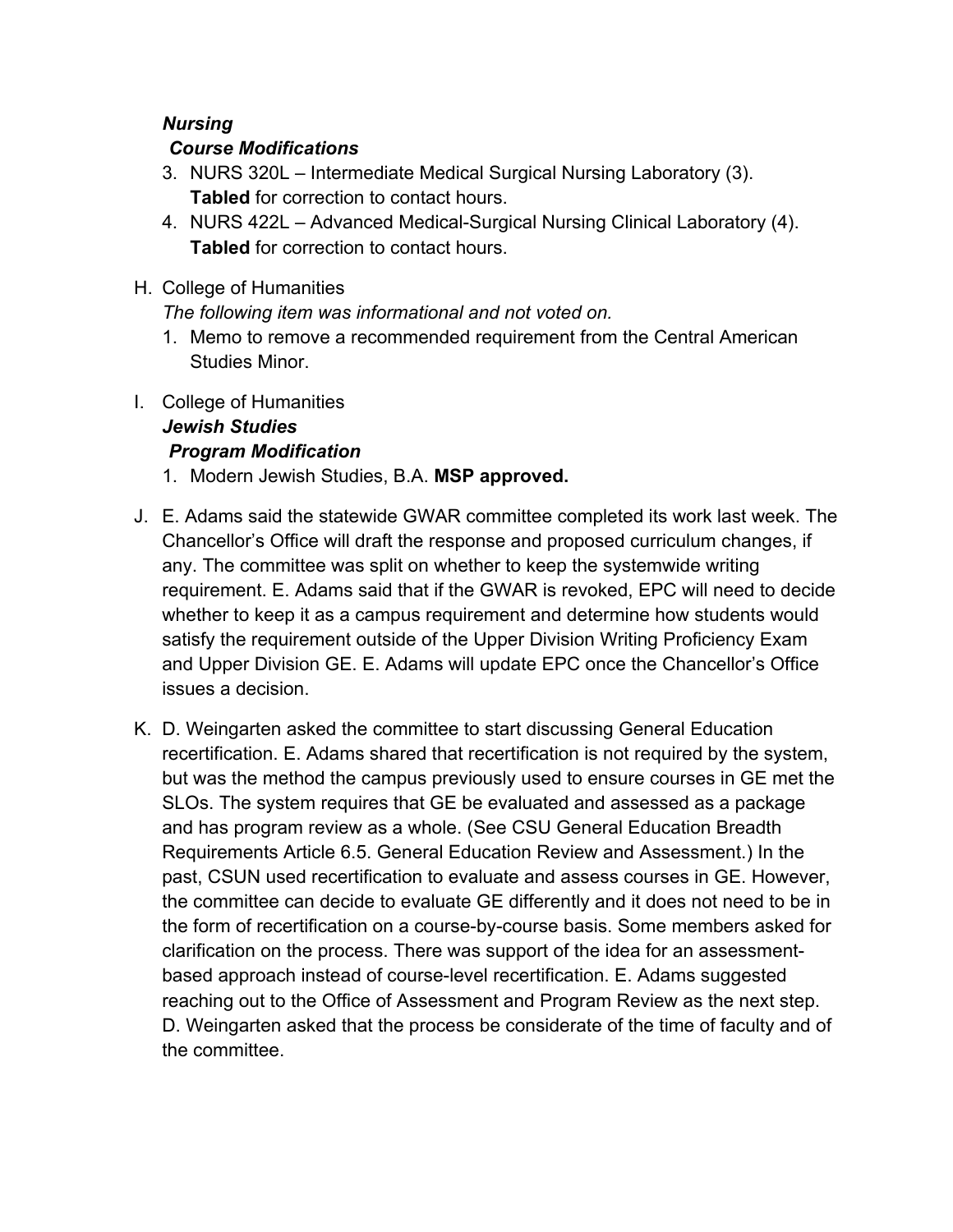L. D. Cours provided draft revisions to the Academic Internship Policy incorporating the elements required by Executive Order 1064. She is in the process of engaging with programs and departments that offer internships about other campus-specific elements, such as pedagogical requirements, hours, etc. In addition, she provided an update that discussions with Purchasing and Risk Management have been productive and should result in a much-improved process. D. Cours also asked EPC members and associate deans to share the draft with colleagues so the revisions can be considered at the next EPC meeting.

Meeting adjourned at 3:25 p.m.